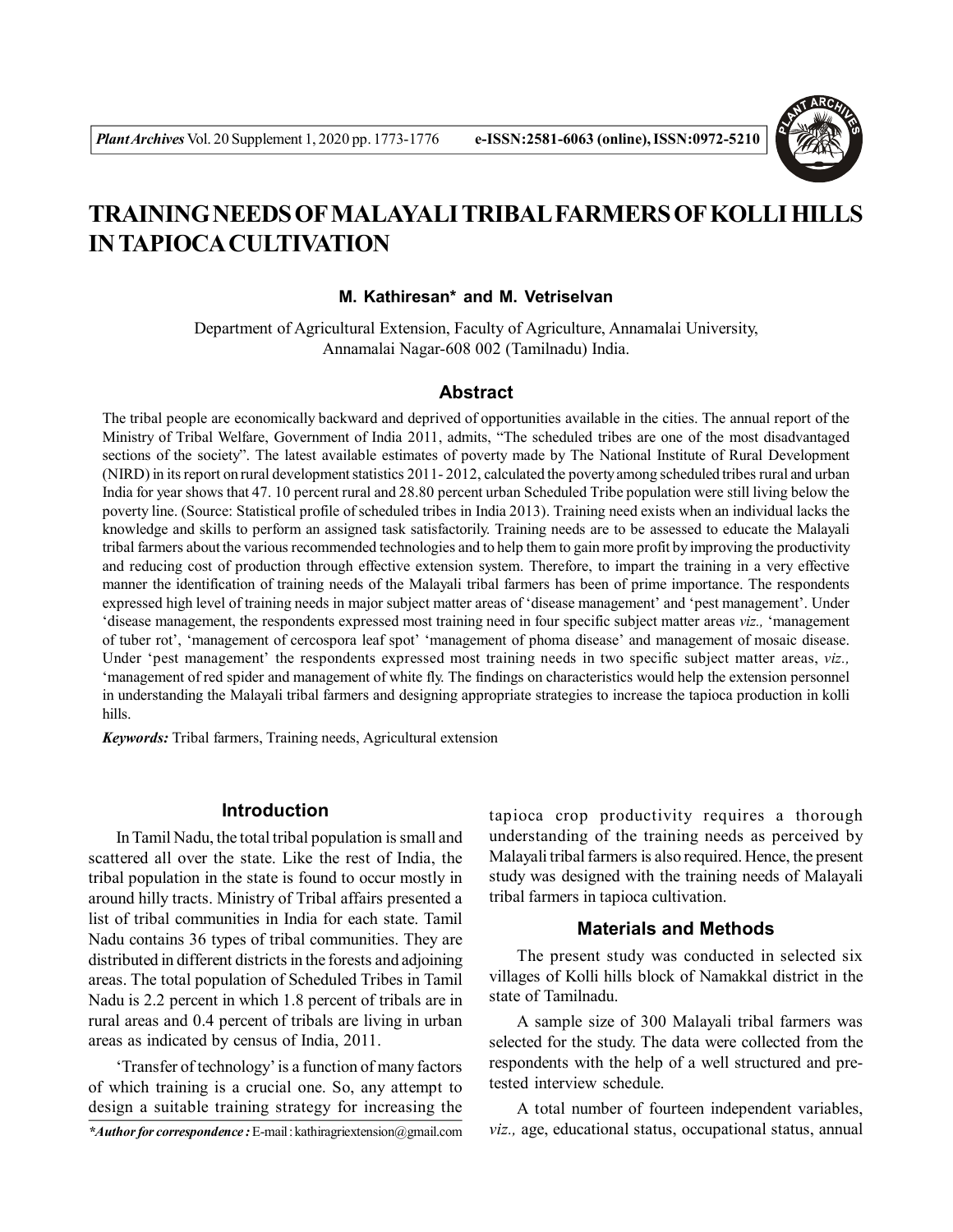income, farm size, farming experience, social participation, extension agency contact, communication behaviour, innovativeness, economic motivation, risk orientation, scientific orientation and training programmes attended were identified to study the selection of major training areas in agriculture, training needs and relationship between the training needs and profile characteristics of Malayali tribal farmers.

The statistical tools used in the study were percentage analysis, cumulative frequency and zero order correlation coefficient and regression coefficient.

## **Selection of Major training areas in agriculture**

It was felt necessary to identify major crop on which the Malayali tribal farmers felt the need for training need. Items were framed with major crops with the extension workers of the study area. The respondents were asked to indicate any one of the three responses against each major crop. The values thus summed up gave the total training need score for each of the major crop.

The results on training needs of Malayali tribal farmers on crop cultivation areas are presented in Table 1.

It could be revealed from Table 1 that the major training area was 'Tapioca' (MS 2.72), followed by 'Paddy' (MS 2.00), 'Ragi' (MS 1.83), 'Horse gram' (MS 1.72.), 'Coffee' (MS 1.71), 'Black pepper' (MS 1.67),

**Table 1:** major training areas in crop cultivation.

| S.               | <b>Crop</b> cultivation | <b>Mean</b> | <b>Rank</b>    |
|------------------|-------------------------|-------------|----------------|
| No.              | areas                   | score       |                |
| 1.               | Tapioca                 | 2.72        | I              |
| $\overline{c}$   | Paddy                   | 2.00        | $\rm II$       |
| $\overline{3}$ . | Ragi                    | 1.83        | $\rm III$      |
| $\overline{4}$ . | Horse gram              | 1.72        | ${\bf N}$      |
| 5.               | Coffee                  | 1.71        | $\overline{V}$ |
| 6.               | <b>Black</b> pepper     | 1.67        | VI             |
| 7.               | Banana                  | 1.64        | VII            |
| 8.               | Field bean              | 1.53        | VIII           |
| 9.               | Fruits                  | 1.52        | $\overline{X}$ |
| 10.              | Cardamom                | 1.22        | $\mathbf X$    |
| 11.              | Sorghum                 | 1.18        | XI             |
| 12.              | Caster                  | 1.17        | XII            |
| 13.              | Pearl millet            | 1.14        | XIII           |
| 14.              | Sugarcane               | 1.12        | XIV            |
| 15.              | Green gram              | 1.10        | XV             |
| 16.              | Coconut                 | 1.09        | XVI            |
| 17.              | Sunflower               | 1.07        | <b>XVII</b>    |
| 18.              | Groundnut               | 1.06        | <b>XVIII</b>   |
| 19.              | Gingelly                | 1.04        | XIX            |
| 20.              | Chilli                  | 1.03        | XX             |
| 21.              | Cotton                  | 1.01        | XXI            |

'Banana' (MS 1.64), Field bean' (MS 1.53) 'Fruits' (MS 1.52), 'Cardamom' (MS 1.22), 'Sorghum' (MS 1.18), 'Caster' (MS 1.17), 'Pearl millet' (MS 1.14), 'Sugarcane' (MS 1.12), 'Green gram' (MS 1.10), 'Coconut' (MS 1.09), 'Sunflower' (MS 1.07), 'Groundnut' (MS 1.06), 'Gingely' (MS 1.04), 'Chilli' (MS 1.03) and 'Cotton' (MS 1.01) were perceived in the descending order of importance.

#### **Training needs in tapioca cultivation**

In this study training needs is operationalized as the felt need, by the perspective of the Malayali tribal farmers, when asked what they want.

The tapioca cultivation was selected as the major training area on which Malayali tribal farmers felt high level training need in agriculture. Training needs of Malayali tribal farmers were assessed in major subject matter areas as well as in specific subject matter areas.

## **Training needs on major subject matter areas in tapioca cultivation**

The results on training needs of Malayali tribal farmers on major subject areas are presented in Table 2.

It could be revealed from Table 2 that the training needs for 'Disease management' (MS 2.33), followed by 'Pest management' (MS 2.26), 'Sett treatment', (MS 2.09)', 'Manures and fertilizers' (MS 2.06.), 'Inter cropping' (MS 1.97), 'Variety' (MS 1.94) 'Selection of setts' (MS 1.88)',Weed management' (MS 1.83), 'Harvesting' (MS 1.68), 'Sett rate' (MS 1.65), Micro nutrient management (MS 1.49), 'Spacing' (MS 1.48) 'Irrigation' (MS 1.43) and 'Planting methods' (MS 1.29) were perceived in the descending order of importance.

## **Relationship between profile Characteristics of Malayali Tribal Farmers with their training Needs**

**Table 2:** Training needs on major subject matter areas in tapioca cultivation.

| S.No. | Major subject matter areas | <b>Mean score</b> | Rank |
|-------|----------------------------|-------------------|------|
| 1.    | Disease management         | 2.33              |      |
| 2.    | Pest management            | 2.26              | П    |
| 3.    | Sett treatment             | 2.09              | Ш    |
| 4.    | Manures and fertilizers    | 2.06              | IV   |
| 5.    | Inter cropping             | 1.97              | V    |
| 6.    | Variety                    | 1.94              | VI   |
| 7.    | Selection of setts         | 1.88              | VІІ  |
| 8.    | Weed management            | 1.83              | VШ   |
| 9.    | Harvesting                 | 1.68              | IX   |
| 10.   | Sett rate                  | 1.65              | X    |
| 11.   | Micro nutrient management  | 1.49              | XI   |
| 12.   | Spacing                    | 1.48              | XII  |
| 13.   | Irrigation                 | 1.43              | XIII |
| 14.   | Planting methods           | 1.29              | XIV  |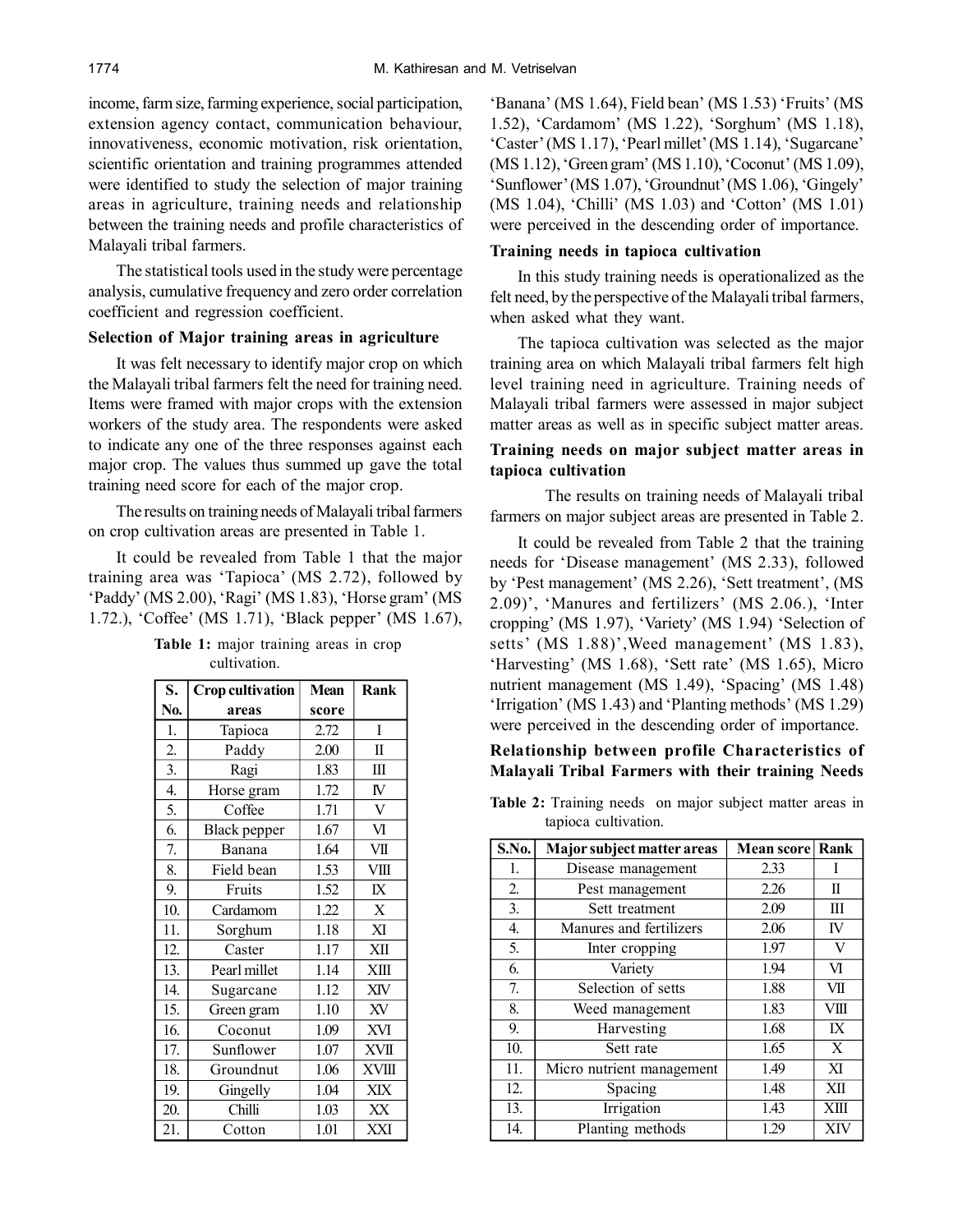#### **in tapioca cultivation**

It could be seen from table 3 that out of fourteen variables considered for the study, six variables *viz.,* age, educational status, occupational status, farm size, innovativeness and training programmes attended were found to be positive and significant at one per cent level of probability. One variable *viz.,* social participation

**Table 3:** Zero order correlation co-efficient of independent Variables with their training needs of Malayali tribal farmers in tapioca cultivation (n=300).

| <b>Variable</b><br><b>Number</b> | <b>Independent variables</b> | <b>Correlation</b><br>co-efficient<br>'r' value |
|----------------------------------|------------------------------|-------------------------------------------------|
| X1                               | Age                          | $0.320**$                                       |
| X <sub>2</sub>                   | <b>Educational</b> status    | $0.188**$                                       |
| X3                               | Occupational status          | $0.255**$                                       |
| X <sub>4</sub>                   | Annual income                | 0.003NS                                         |
| X <sub>5</sub>                   | Farm size                    | $0.177**$                                       |
| X6                               | Farming experience           | 0.039NS                                         |
| X7                               | Social participation         | $0.124*$                                        |
| X8                               | Extension agency contact     | $-0.010$ NS                                     |
| X9                               | Communication behavior       | $-0.004$ NS                                     |
| <b>X10</b>                       | Innovativeness               | $0.263$ **                                      |
| X11                              | Economic motivation          | $-0.140*$                                       |
| X12                              | Risk orientation             | $-0.022$ NS                                     |
| X13                              | Scientific orientation       | 0.037 <sub>NS</sub>                             |
| X14                              | Training programmes attended | $***$<br>0.341                                  |

\*- Significant at 5 per cent level, \*\* - Significant at 1 per cent level, NS- Non- significant

**Table 4:** Multiple regression of independent variables with the Training needs of relationship with the training needs. Malayali tribal farmers in tapioca Cultivation.

| S.<br>No.       | <b>Variables</b>             | <b>Standardized</b><br><b>Regression</b><br>Co-efficient | <b>Standard</b><br>error | 't' value           |
|-----------------|------------------------------|----------------------------------------------------------|--------------------------|---------------------|
| X1              | Age                          | 0.207                                                    | 0.495                    | $3.018**$           |
| X <sub>2</sub>  | Educational status           | 0.273                                                    | 0.188                    | $2.846**$           |
| X3              | Occupational status          | 0.435                                                    | 0.669                    | $3.690**$           |
| X4              | Annual income                | $-0.014$                                                 | 0.013                    | 1.100 <sub>NS</sub> |
| X5              | Farm size                    | 0.674                                                    | 0.538                    | $4.152**$           |
| X6              | Farming experience           | $-0.181$                                                 | 0.508                    | $-0.357$ NS         |
| X7              | Social participation         | $-0.192$                                                 | 0.324                    | $4.013**$           |
| X8              | Extension agency contact     | 0.039                                                    | 0.097                    | $-0.405$ NS         |
| X9              | Communication behavior       | 0.046                                                    | 0.062                    | $-0.748$ NS         |
| <b>X10</b>      | Innovativeness               | $-0.269$                                                 | 0.274                    | $2.981**$           |
| X11             | Economic motivation          | 0.052                                                    | 0.107                    | $-3.088**$          |
| X <sub>12</sub> | Risk orientation             | $-0.043$                                                 | 0.071                    | $-0.598$ NS         |
| X13             | Scientific orientation       | $-0.058$                                                 | 0.079                    | $-0.728$ NS         |
| X14             | Training programmes attended | 0.002                                                    | 0.498                    | $-2.755**$          |

 $R^2 = 82.00$ ,  $F = 6.840**$ , \*=Significant at 5% level, \*\*=Significant at 1% level, NS=Non Significant

showed positive and significant relationship at five percent level of probability and the other variable *viz.,* economic motivation showed negative and significant relationship at five percent level of probability.

Age showed a positive and highly significant relationship with training needs. This might be due to the reason that age makes it easier to acquire and understand, so they would be the higher adopt about the new technologies, which might be responsible for higher training needs. This finding is in contradictory with the findings of Jothiraj (1974).

Educational status showed positive and highly significant relationship with training needs. Farmers with higher educational status would have higher awareness on the recommended technologies, which in turn might have resulted in higher training needs about tapioca cultivation. This finding is in line with the findings of Mangesh Tekale *et al.,* (2013).

Occupational status showed positive and highly significant relationship with the training needs. Agriculture is the primary occupation for most of the farmers, which might be responsible for higher training needs. This finding is in line with the findings of Satheeshkumar (2007).

Farm size showed positive and highly significant relationship with the training needs. In general, the people who possess big farms would try to practice new technologies, which in turn requires efficient training. This finding is in line with the findings of Kadam (2002).

Social participation showed positive and significant

High level of social participation creates awareness about the tapioca cultivation, which might be responsible for the higher training needs. This finding is in line with the findings of Satheeskumar (2007).

Innovativeness showed positive and highly significant relationship with the training needs. Innovativeness creates awareness about the innovations in tapioca cultivation, which requires efficient training. This finding is in line with the findings of Vasanthakumar (2014).

Economic motivation showed a negative and significant relationship with the training needs. In general, the farmers who want to earn more, would be ready to adopt any innovation and